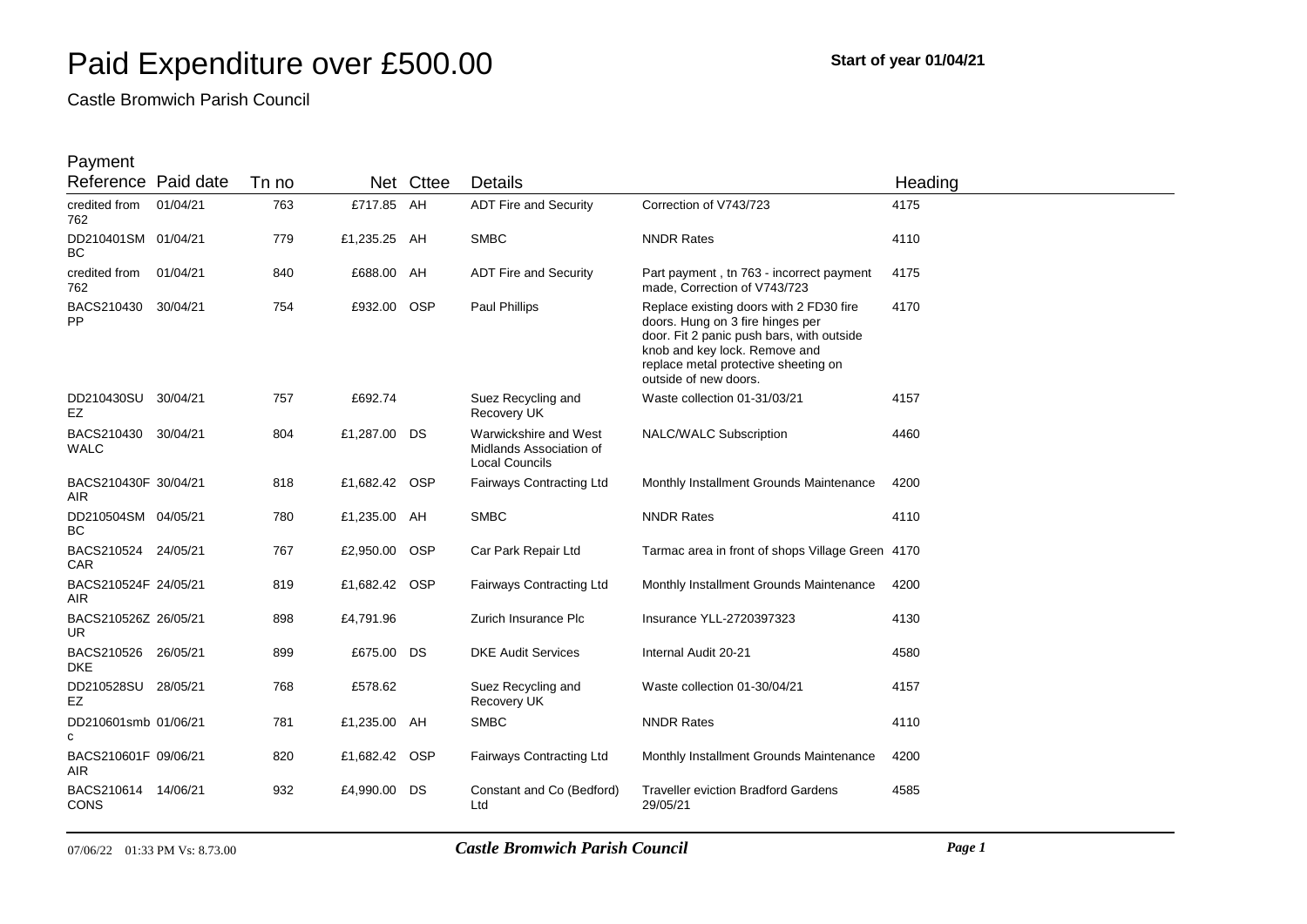Castle Bromwich Parish Council

| Reference Paid date                  | Tn no |               | Net Cttee | <b>Details</b>                              |                                                                                                                                                                                                                                                                                                                                                                                                                                               | Heading |
|--------------------------------------|-------|---------------|-----------|---------------------------------------------|-----------------------------------------------------------------------------------------------------------------------------------------------------------------------------------------------------------------------------------------------------------------------------------------------------------------------------------------------------------------------------------------------------------------------------------------------|---------|
| BACS210614 14/06/21<br><b>BOXALL</b> | 939   | £1,000.00 DS  |           | David Boxall                                | Refunded Bond for access to Arden Hall<br>playing fields 10/06/21                                                                                                                                                                                                                                                                                                                                                                             | 4752    |
| DD210614WA 14/06/21<br><b>TER</b>    | 976   | £559.98 AH    |           | WaterPlus                                   | Water 21/03-28/05                                                                                                                                                                                                                                                                                                                                                                                                                             | 4115    |
| BACS210624 24/06/21<br>GELD          | 940   | £1,000.00 DS  |           | Geldards LLP                                | Legal assistance 27/05-5/06 re: Bradford<br>Gardens travellers                                                                                                                                                                                                                                                                                                                                                                                | 4585    |
| BACS210624 24/06/21<br><b>HARD</b>   | 962   | £594.00 Bar   |           | Hardware Life Ltd t/a 1 Stop<br>Epos & Till | Install and Point of sale software                                                                                                                                                                                                                                                                                                                                                                                                            | 4585    |
| DD210701SM 01/07/21<br><b>BC</b>     | 782   | £1,235.00 AH  |           | <b>SMBC</b>                                 | <b>NNDR Rates</b>                                                                                                                                                                                                                                                                                                                                                                                                                             | 4110    |
| BACS210723F 23/07/21<br>AIR.         | 829   | £1,682.42 OSP |           | <b>Fairways Contracting Ltd</b>             | Monthly Installment Grounds Maintenance                                                                                                                                                                                                                                                                                                                                                                                                       | 4200    |
| BACS210723 23/07/21<br><b>CAR</b>    | 968   | £1,190.00 OSP |           | Car Park Repair Ltd                         | Anti-trespass measures at Bradford<br>Gardens                                                                                                                                                                                                                                                                                                                                                                                                 | 4170    |
| BACS210723 23/07/21<br>DM1           | 1003  | £555.55 DS    |           | DM Payroll Services Ltd                     | Data Prot - Office Services 2021-2022<br>Yr3 of 3yr Contract                                                                                                                                                                                                                                                                                                                                                                                  | 4585    |
| BACS210730 30/07/21<br><b>SMBC</b>   | 1020  | £2,498.81 AH  |           | <b>SMBC</b>                                 | Prepare and paint walls to corridor 2 coats<br>Making good works including filling in holes<br>Install 7.8m length of MDF along the top of<br>the wall and paint on completion<br>Access and Protection included<br>Supply & install new LED lighting within<br>existing ceiling grid (bar corridor area)<br>Works also allowed to strip out and<br>remove any "temp" electrical installations<br>that are currently present within the area. | 4170    |
| BACS210730 30/07/21<br><b>HORIZ</b>  | 1021  | £823.32       |           | Horizon Soft Drinks Ltd                     | Initial bar stock                                                                                                                                                                                                                                                                                                                                                                                                                             | 4700    |
| BACS210730 30/07/21<br><b>HAGS</b>   | 1022  | £2,025.00     | OSP       | HAGS - SMP Ltd                              | Swing Wetpour - uplift and remove<br>defective edge repair, trim back wetpour<br>and grass, prime edges and supply<br>and lay new black EPDM wetpour to infill                                                                                                                                                                                                                                                                                | 4170    |
| BACS210802 02/08/21<br><b>SMBC</b>   | 783   | £1,235.00 AH  |           | <b>SMBC</b>                                 | <b>NNDR Rates</b>                                                                                                                                                                                                                                                                                                                                                                                                                             | 4110    |
| BACS210813 13/08/21<br>MIDL          | 1034  | £960.00       |           | Midlands Legionella Control                 | Legionella Risk Assessment . UKAS water<br>sampling 6.8.21                                                                                                                                                                                                                                                                                                                                                                                    | 4170    |
| DD210901SM 01/09/21<br><b>BC</b>     | 784   | £1,235.00 AH  |           | <b>SMBC</b>                                 | <b>NNDR Rates</b>                                                                                                                                                                                                                                                                                                                                                                                                                             | 4110    |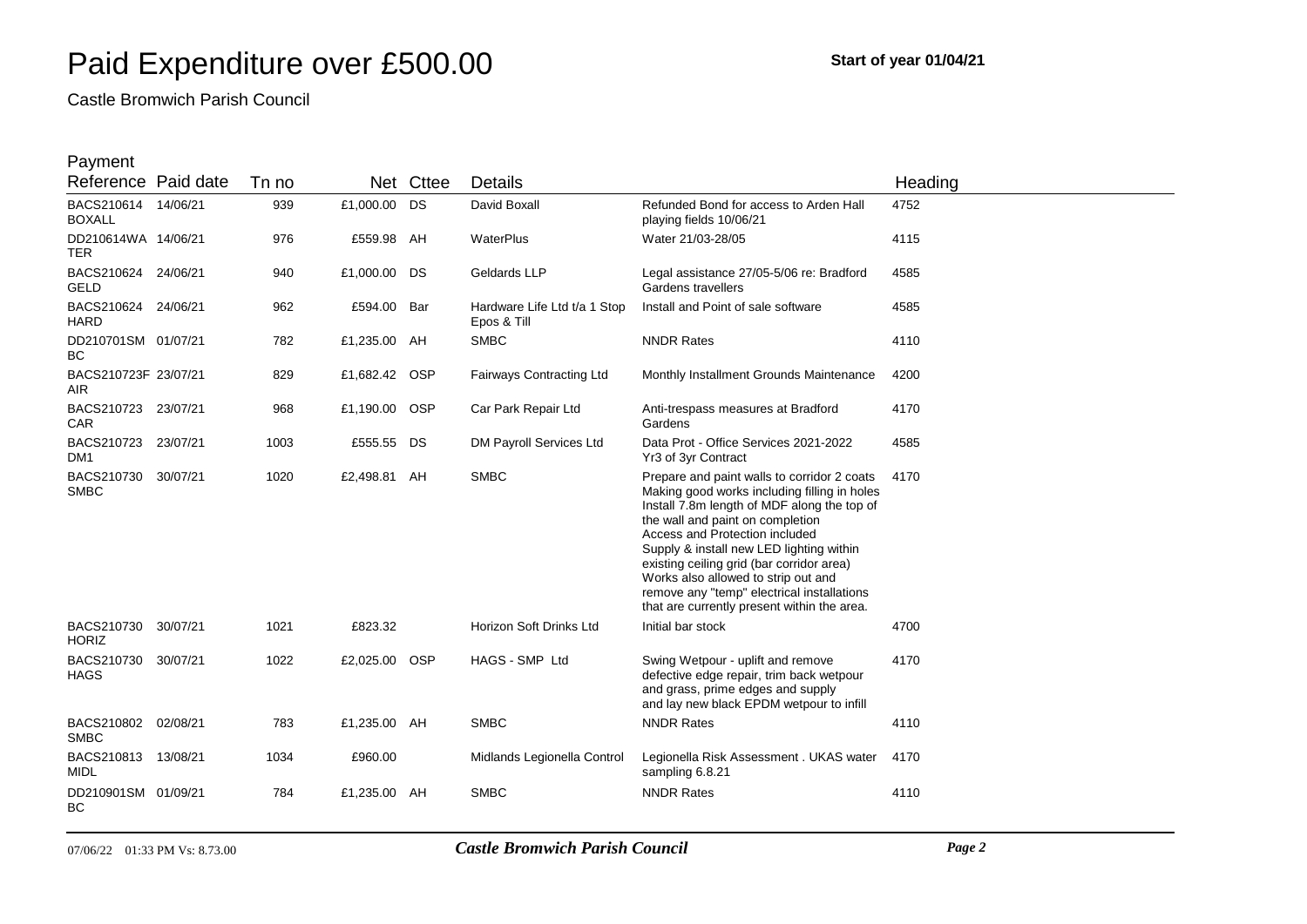Castle Bromwich Parish Council

| Reference Paid date                |          | Tn no |               | Net Cttee | <b>Details</b>                  |                                                                 | Heading |
|------------------------------------|----------|-------|---------------|-----------|---------------------------------|-----------------------------------------------------------------|---------|
| BACS210827<br><b>OPT</b>           | 02/09/21 | 1056  | £3,585.00 OSP |           | Optera Ltd                      | Fencing materials for works at top of park                      | 4170    |
| BACS210917F 17/09/21<br>AIR.       |          | 822   | £1,682.42 OSP |           | <b>Fairways Contracting Ltd</b> | Monthly Installment Grounds Maintenance                         | 4200    |
| BACS210917F 17/09/21<br><b>AIR</b> |          | 823   | £1,682.42 OSP |           | <b>Fairways Contracting Ltd</b> | Monthly Installment Grounds Maintenance                         | 4200    |
| BACS210917<br><b>PKF</b>           | 17/09/21 | 1095  | £1,000.00 DS  |           | PKF Littlejohn LLP              | External Audit 20-21 fees                                       | 4580    |
| BACS210917<br><b>HORI</b>          | 17/09/21 | 1106  | £1,063.77     |           | Horizon Soft Drinks Ltd         | <b>Bar Stock</b>                                                | 4700    |
| BACS210927<br><b>BRADY</b>         | 27/09/21 | 1058  | £1,000.00 DS  |           | Supplier                        | Bond Return for access to Hob Farm<br>16/09/21                  | 4752    |
| DD211001SM 01/10/21<br>BC.         |          | 785   | £1,235.00 AH  |           | <b>SMBC</b>                     | <b>NNDR Rates</b>                                               | 4110    |
| DD211004CO 04/10/21<br><b>RO</b>   |          | 1146  | £701.72 AH    |           | Corona Energy                   | Electricity AH1 01/08/21-31/08/21                               | 4120    |
|                                    | 14/10/21 | 1125  | £3,000.00 DS  |           | Optera Ltd                      | Return of bond received 20/03/20, not<br>accounted for properly | 4752    |
| BACS211015F 15/10/21<br>AIR.       |          | 824   | £1,682.42 OSP |           | <b>Fairways Contracting Ltd</b> | Monthly Installment Grounds Maintenance                         | 4200    |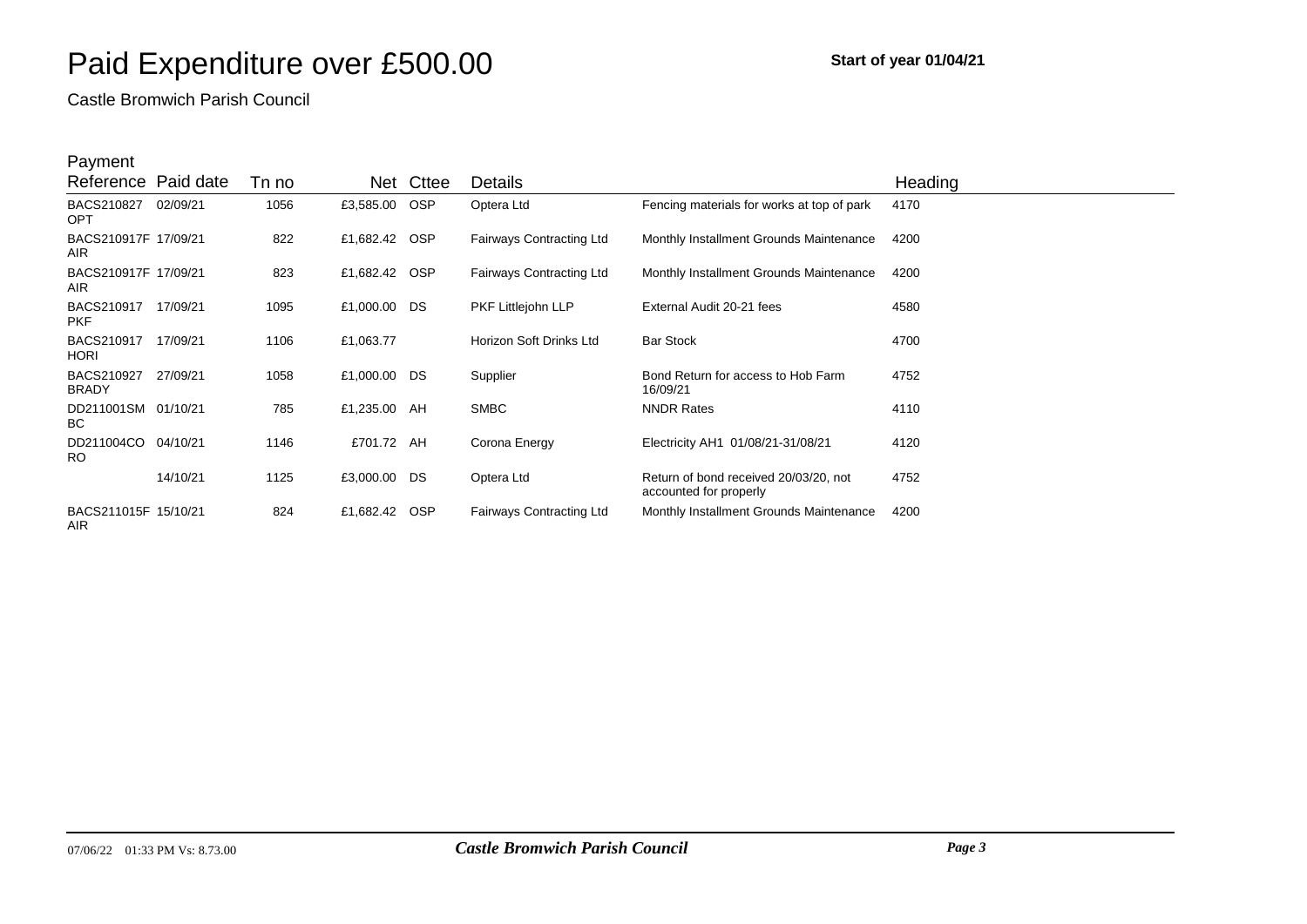Castle Bromwich Parish Council

| Reference Paid date                  |                               | Tn no |               | Net Cttee | Details                               |                                                                                                                                                                                                                                                                                                                                                                                                                                                                                                                                                                                                                                                                                                                                                                                                                                                                                                                                                                                                                                                                 | Heading |
|--------------------------------------|-------------------------------|-------|---------------|-----------|---------------------------------------|-----------------------------------------------------------------------------------------------------------------------------------------------------------------------------------------------------------------------------------------------------------------------------------------------------------------------------------------------------------------------------------------------------------------------------------------------------------------------------------------------------------------------------------------------------------------------------------------------------------------------------------------------------------------------------------------------------------------------------------------------------------------------------------------------------------------------------------------------------------------------------------------------------------------------------------------------------------------------------------------------------------------------------------------------------------------|---------|
| BACS211015<br>MIDL                   | 15/10/21                      | 1093  | £1,170.00     |           | Midlands Legionella Control           | Chlorination and resampling<br>(1) Chlorination works in accordance with<br>ACoP L8-<br>* Injection chlorination/disinfection of<br>mains cold water services in main<br>building/house and separate pavilion<br>building (main building includes<br>combination boiler in house and pavilion<br>includes mains-fed unvented cal-orifier in<br>kitchen<br>* Main building: (a) Clean, disinfection and<br>chlorination of Cold water stor-age tank 1<br>(CWST1) above kitchen including<br>associated calorifier and all hot pipework<br>and outlets; (b) Dosing via mains of Cold<br>water storage tank 2 (CWST2) above<br>stage (no access available), pulling<br>through to associated calorifier and all hot<br>pipework and outlets<br>*Pavilion building: Clean, disinfection and<br>chlorination of Cold water stor-age tanks<br>(CWST3-4) and tank-fed cold pipework,<br>associated calorifier, hot pipework, and all<br>associated outlets including 4 x mixer<br>showers<br>(2) 9 x UKAS accredited TVC (total viable<br>count) water samples @£25.00 | 4170    |
| BACS211026 26/10/21<br><b>MBREAK</b> |                               | 1113  | £3,000.00 DS  |           | Supplier                              | Refunded Bond for access to Arden Hall<br>Sept 21                                                                                                                                                                                                                                                                                                                                                                                                                                                                                                                                                                                                                                                                                                                                                                                                                                                                                                                                                                                                               | 4752    |
| BACS211028 28/10/21<br><b>CORO</b>   |                               | 1189  | £706.23 AH    |           | Corona Energy                         | REISSUED Electricity AH1 01/06-30/06/21                                                                                                                                                                                                                                                                                                                                                                                                                                                                                                                                                                                                                                                                                                                                                                                                                                                                                                                                                                                                                         | 4120    |
| BACS211028 28/10/21<br>CORO          |                               | 1190  | £844.57 AH    |           | Corona Energy                         | REISSUED Electricity AH1 01/08/21-<br>31/08/21                                                                                                                                                                                                                                                                                                                                                                                                                                                                                                                                                                                                                                                                                                                                                                                                                                                                                                                                                                                                                  | 4120    |
| BACS211028 28/10/21<br><b>CORO</b>   |                               | 1191  | £896.42 AH    |           | Corona Energy                         | Electricity AH1 01/09/21-30/09/21                                                                                                                                                                                                                                                                                                                                                                                                                                                                                                                                                                                                                                                                                                                                                                                                                                                                                                                                                                                                                               | 4120    |
| DD211101SM 01/11/21<br>ВC            |                               | 786   | £1,235.00 AH  |           | <b>SMBC</b>                           | <b>NNDR Rates</b>                                                                                                                                                                                                                                                                                                                                                                                                                                                                                                                                                                                                                                                                                                                                                                                                                                                                                                                                                                                                                                               | 4110    |
| BACS211118F 18/11/21<br>AIR          |                               | 825   | £1,682.42 OSP |           | <b>Fairways Contracting Ltd</b>       | Monthly Installment Grounds Maintenance                                                                                                                                                                                                                                                                                                                                                                                                                                                                                                                                                                                                                                                                                                                                                                                                                                                                                                                                                                                                                         | 4200    |
| BACS211118 18/11/21<br>HORI          |                               | 1202  | £509.92       |           | Horizon Soft Drinks Ltd               | Bar stock                                                                                                                                                                                                                                                                                                                                                                                                                                                                                                                                                                                                                                                                                                                                                                                                                                                                                                                                                                                                                                                       | 4700    |
|                                      | 07/06/22 01:33 PM Vs: 8.73.00 |       |               |           | <b>Castle Bromwich Parish Council</b> |                                                                                                                                                                                                                                                                                                                                                                                                                                                                                                                                                                                                                                                                                                                                                                                                                                                                                                                                                                                                                                                                 | Page 4  |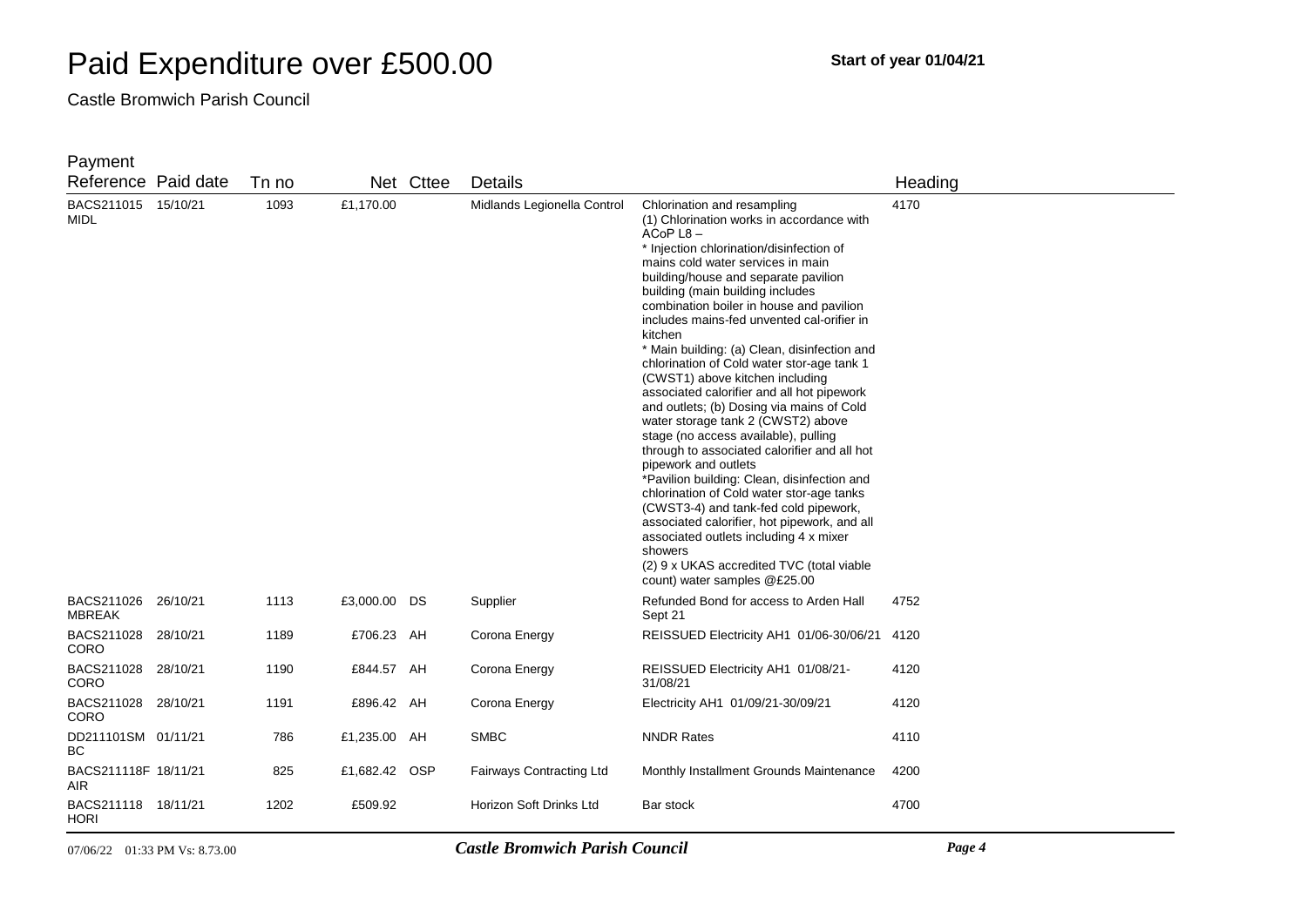Castle Bromwich Parish Council

| Reference                 | Paid date | Tn no | Net     | Cttee<br>Details                  |                                               | Headınq |  |
|---------------------------|-----------|-------|---------|-----------------------------------|-----------------------------------------------|---------|--|
| BACS211118<br><b>HIGH</b> | 18/11/21  | 1207  | £665.00 | Highway Traffic<br>Management Ltd | Remembrance Parade 2021 Traffic<br>Management | 460'    |  |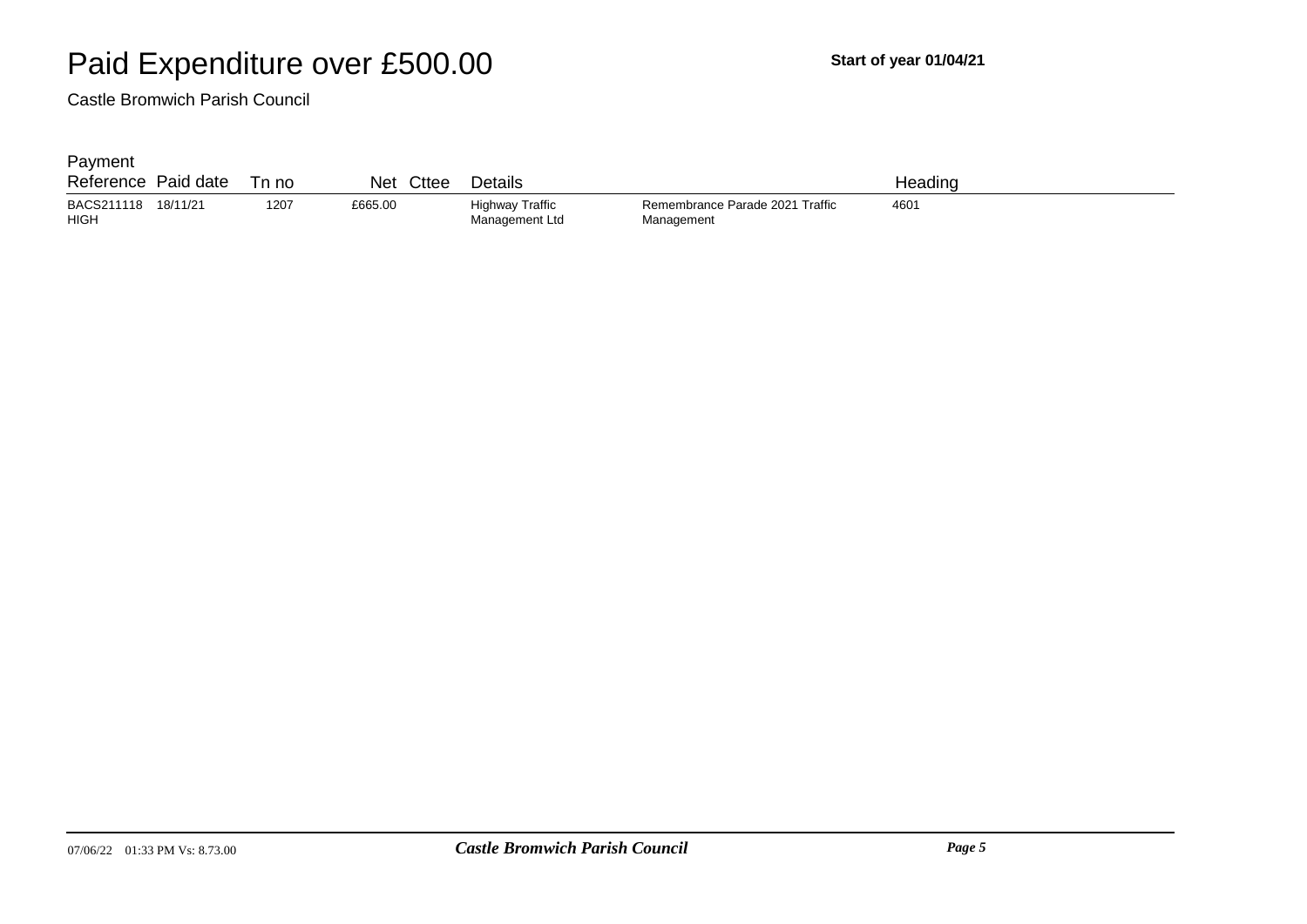Castle Bromwich Parish Council

| Reference Paid date                |  | Tn no |               | Net Cttee | Details                                                                                                                                                               |                                                                                                                                                                                                                                                                                                                                                                                                                                        | Heading |
|------------------------------------|--|-------|---------------|-----------|-----------------------------------------------------------------------------------------------------------------------------------------------------------------------|----------------------------------------------------------------------------------------------------------------------------------------------------------------------------------------------------------------------------------------------------------------------------------------------------------------------------------------------------------------------------------------------------------------------------------------|---------|
| BACS211126 26/11/21<br><b>HEAT</b> |  | 1092  | £33,100.00 AH |           | <b>Heatek Limited</b>                                                                                                                                                 | Heating Works to Arden Hall<br>Main Hall<br>• Supply & install 1no Powrmatic LX Erp<br>gas fired suspended unit heater.<br>. Unit to be suspended on cantilever<br>brackets off the wall in the centre of the<br>hall, front side.<br>• Flue to discharge through wall.<br>• Gas pipework to run through wall to rear<br>of building onto exiting gas supply.<br>•• Electronic controller/programmer to be<br>installed on wall below. | 4940    |
|                                    |  |       |               |           |                                                                                                                                                                       | Exclusions:<br>i(i) 13A supply to low level (required by<br>others).                                                                                                                                                                                                                                                                                                                                                                   |         |
|                                    |  |       |               |           |                                                                                                                                                                       | Bar<br>• Supply & install 2no air conditioning<br>evaporator cassettes (indoor units).<br>• Supply & install 2no condensers<br>(outdoor units) to rear of building at high<br>level.<br>• Supply & install 1no wall mounted<br>controller.                                                                                                                                                                                             |         |
|                                    |  |       |               |           |                                                                                                                                                                       | Exclusion(s):<br>i(i) 2no electrical supplies to condensers.                                                                                                                                                                                                                                                                                                                                                                           |         |
|                                    |  |       |               |           | <b>Small Function Room</b><br>• Supply & install 12kw one-way-blow<br>indoor evaporator above Bar at high level.<br>• Supply & install 1no condenser unit at<br>rear. |                                                                                                                                                                                                                                                                                                                                                                                                                                        |         |
|                                    |  |       |               |           |                                                                                                                                                                       | Exclusion(s):<br>i(i) 1no electrical supply to condenser.                                                                                                                                                                                                                                                                                                                                                                              |         |
|                                    |  |       |               |           |                                                                                                                                                                       | <b>LPHW Works</b><br>• Strip out Plant Room and decommission<br>header tank.<br>• Strip out flue to existing chimney and<br>cap off.                                                                                                                                                                                                                                                                                                   |         |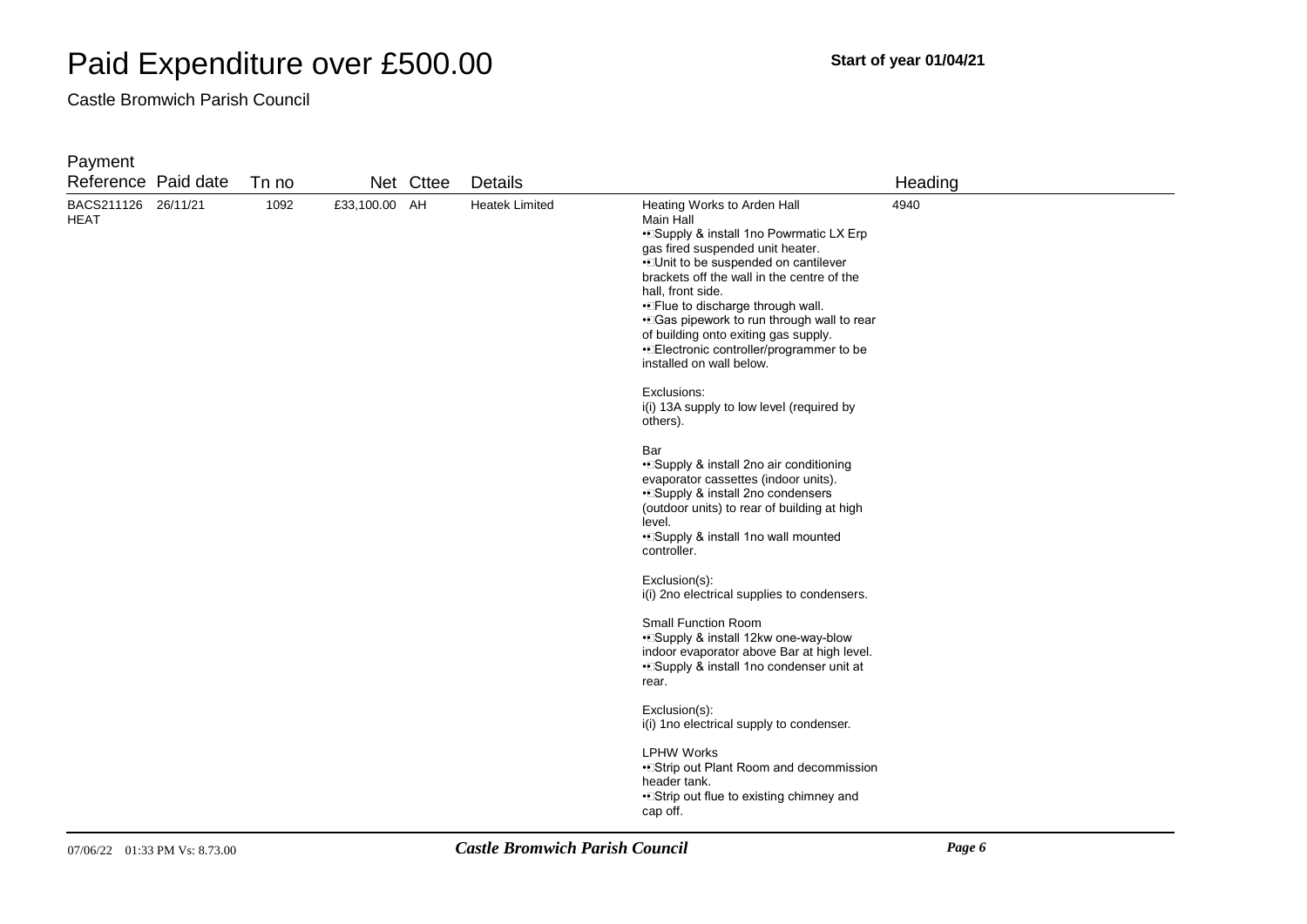Castle Bromwich Parish Council

| Payment                            |       |              |           |                                   |                                                                                                                                                                                                                                                                                                                                                                                                                                                                                         |         |
|------------------------------------|-------|--------------|-----------|-----------------------------------|-----------------------------------------------------------------------------------------------------------------------------------------------------------------------------------------------------------------------------------------------------------------------------------------------------------------------------------------------------------------------------------------------------------------------------------------------------------------------------------------|---------|
| Reference Paid date                | Tn no |              | Net Cttee | <b>Details</b>                    |                                                                                                                                                                                                                                                                                                                                                                                                                                                                                         | Heading |
|                                    |       |              |           |                                   | • Note: Existing hot water calorifier to be<br>left in situ.<br>• Supply & install 1no sealed system<br>boiler to feed First Floor complete with<br>controller and RF thermostat.<br>. Supply & install sealed system boiler to<br>feed remainder of building.<br>•DConnect to existing pipework.<br>• Supply & install new flue systems to the<br>2no new boilers. Flue to exit via existing<br>ventilation louvre and discharge at rear of<br>building.<br>•• Flush out old pipework. |         |
|                                    |       |              |           |                                   | Exclusions & Assumptions<br>As identified above and as follows:-<br>i(i) It has been assumed that the existing<br>boiler system is in currently in working<br>order.<br>ii(ii) Preliminary checks would be made<br>prior to commencement of any works.<br>iii(iii) Although this work has been<br>designed to avoid disruption and coming<br>into contact with asbestos, should<br>asbestos be identified it is not costed for in<br>this quotation.<br>iv(iv) Out of Hours Works.      |         |
| BACS211126 26/11/21<br><b>NISB</b> | 1225  | £1,418.52    |           | Nisbets PLC                       | Bar Equipment - for delivery to Arden Hall<br><b>B36 9PB</b>                                                                                                                                                                                                                                                                                                                                                                                                                            | 4705    |
| BACS211126 26/11/21<br><b>RCH</b>  | 1226  | £2,301.90    |           | <b>RCHelectrical Services Ltd</b> | Electrical work related to heating<br>installation including testing & installation<br>certification                                                                                                                                                                                                                                                                                                                                                                                    | 4170    |
| BACS211126 26/11/21<br>HEAT        | 1233  | £3,080.00    |           | <b>Heatek Limited</b>             | Additional necessary works for heating<br>system                                                                                                                                                                                                                                                                                                                                                                                                                                        | 4170    |
| BACS211126 26/11/21<br>HEAT        | 1234  | £1,685.00 AH |           | <b>Heatek Limited</b>             | Additional Radiator Works for new system<br>- Strip out 5no old style radiators in various<br>location and replace with modern<br>convector-type complete with TRV and<br>lockshield valves<br>- Replace existing manual valve to TRV<br>type on 6no radiators                                                                                                                                                                                                                          | 4940    |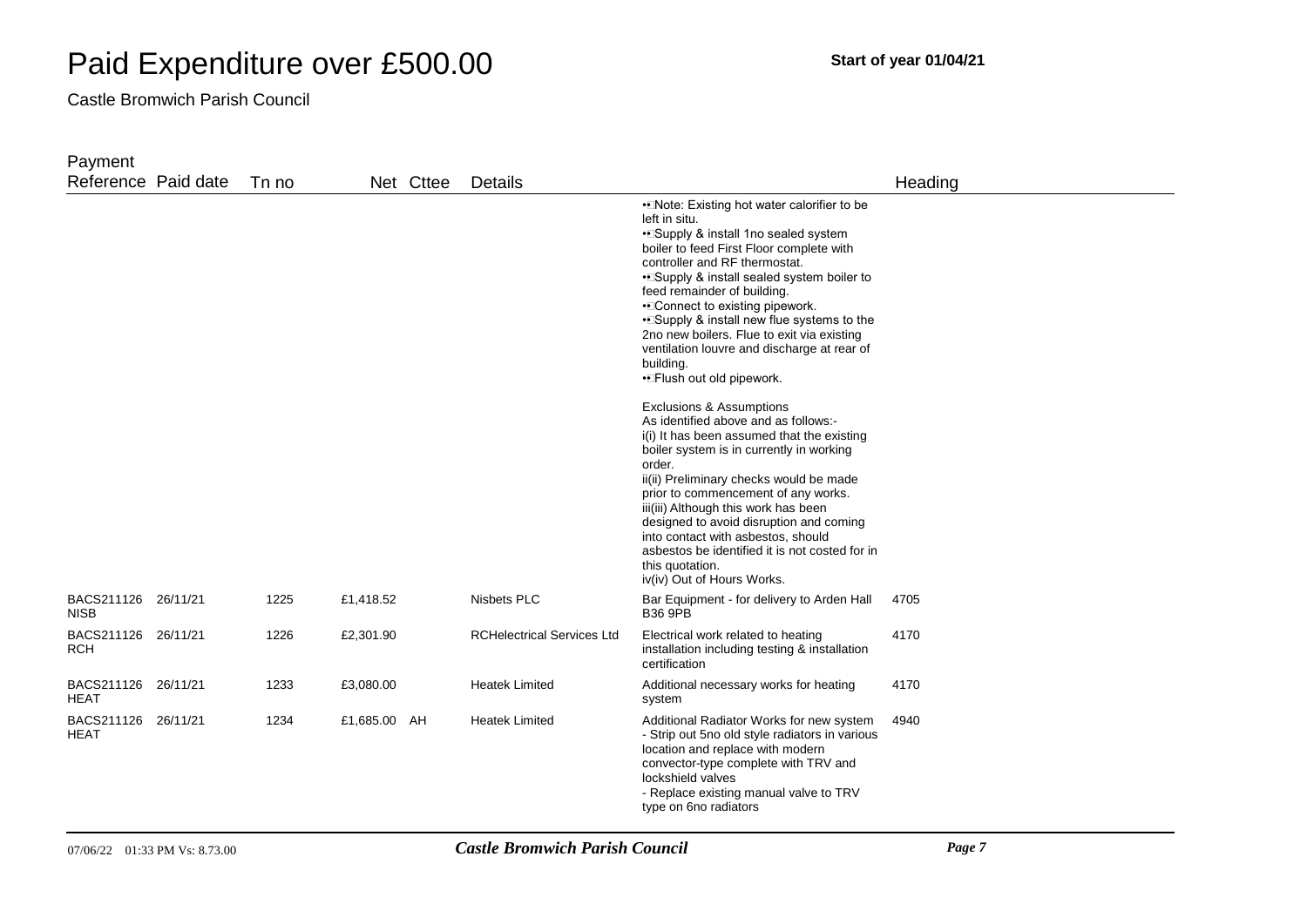Castle Bromwich Parish Council

| Reference Paid date                 | Tn no |               | Net Cttee | Details                           |                                                                                                                          | Heading |
|-------------------------------------|-------|---------------|-----------|-----------------------------------|--------------------------------------------------------------------------------------------------------------------------|---------|
| BACS211126 26/11/21<br><b>CORO</b>  | 1254  | £702.71 AH    |           | Corona Energy                     | REISSUED 2 Electricity AH1 01/03-<br>31/03/21                                                                            | 4120    |
| DD211126CO 26/11/21<br><b>RO</b>    | 1255  | £644.52 AH    |           | Corona Energy                     | REISSUE2 Electricity AH1 01/07/21-<br>31/07/21                                                                           | 4120    |
| BACS211126 26/11/21<br><b>CORO</b>  | 1256  | £748.11 AH    |           | Corona Energy                     | REISSUED Electricity AH1 01/06-30/06/21                                                                                  | 4120    |
| DD211126CO 26/11/21<br><b>RO</b>    | 1257  | £947.86 AH    |           | Corona Energy                     | Electricity AH1 01/10/21-31/10/21                                                                                        | 4120    |
| DD211201SM 01/12/21<br><b>BC</b>    | 787   | £1,235.00 AH  |           | <b>SMBC</b>                       | <b>NNDR Rates</b>                                                                                                        | 4110    |
| DD211215CO 15/12/21<br><b>RO</b>    | 1284  | £975.62 AH    |           | Corona Energy                     | Electricity AH1 01/11/21-30/11/21                                                                                        | 4120    |
| BACS211217F 17/12/21<br><b>AIR</b>  | 826   | £1,682.42 OSP |           | <b>Fairways Contracting Ltd</b>   | Monthly Installment Grounds Maintenance                                                                                  | 4200    |
| BACS211217 17/12/21<br><b>HORIZ</b> | 1278  | £903.02       |           | Horizon Soft Drinks Ltd           | Bar Purchases 26.11.21                                                                                                   | 4700    |
| BACS211217 17/12/21<br><b>RCH</b>   | 1280  | £704.60 AH    |           | <b>RCHelectrical Services Ltd</b> | Replacement of D/B3 - Windsor Bar                                                                                        | 4170    |
| BACS211217 17/12/21<br><b>HORIZ</b> | 1292  | £974.26       |           | Horizon Soft Drinks Ltd           | Bar Purchases 01.12.21                                                                                                   | 4700    |
| DD220104SM 04/01/22<br>ВC           | 788   | £1,235.00 AH  |           | <b>SMBC</b>                       | <b>NNDR Rates</b>                                                                                                        | 4110    |
| BACS220114F 14/01/22<br><b>AIR</b>  | 827   | £1,682.42 OSP |           | Fairways Contracting Ltd          | Monthly Installment Grounds Maintenance                                                                                  | 4200    |
| BACS220114 14/01/22<br><b>HORI</b>  | 1309  | £545.92       |           | Horizon Soft Drinks Ltd           | Bar purchases 10/12/21                                                                                                   | 4700    |
| BACS220114 14/01/22<br><b>RCH</b>   | 1330  | £1,909.60 AH  |           | <b>RCHelectrical Services Ltd</b> | Spencer Lounge & Bar sockets<br>Bar: replacement of 32Amp ring circuit<br>Lounge: Replacement of 16Amp radial<br>circuit | 4170    |
| DD220117CO 17/01/22<br><b>RO</b>    | 1336  | £833.69 AH    |           | Corona Energy                     | Electricity AH1 01/12/21-31/12/21                                                                                        | 4120    |